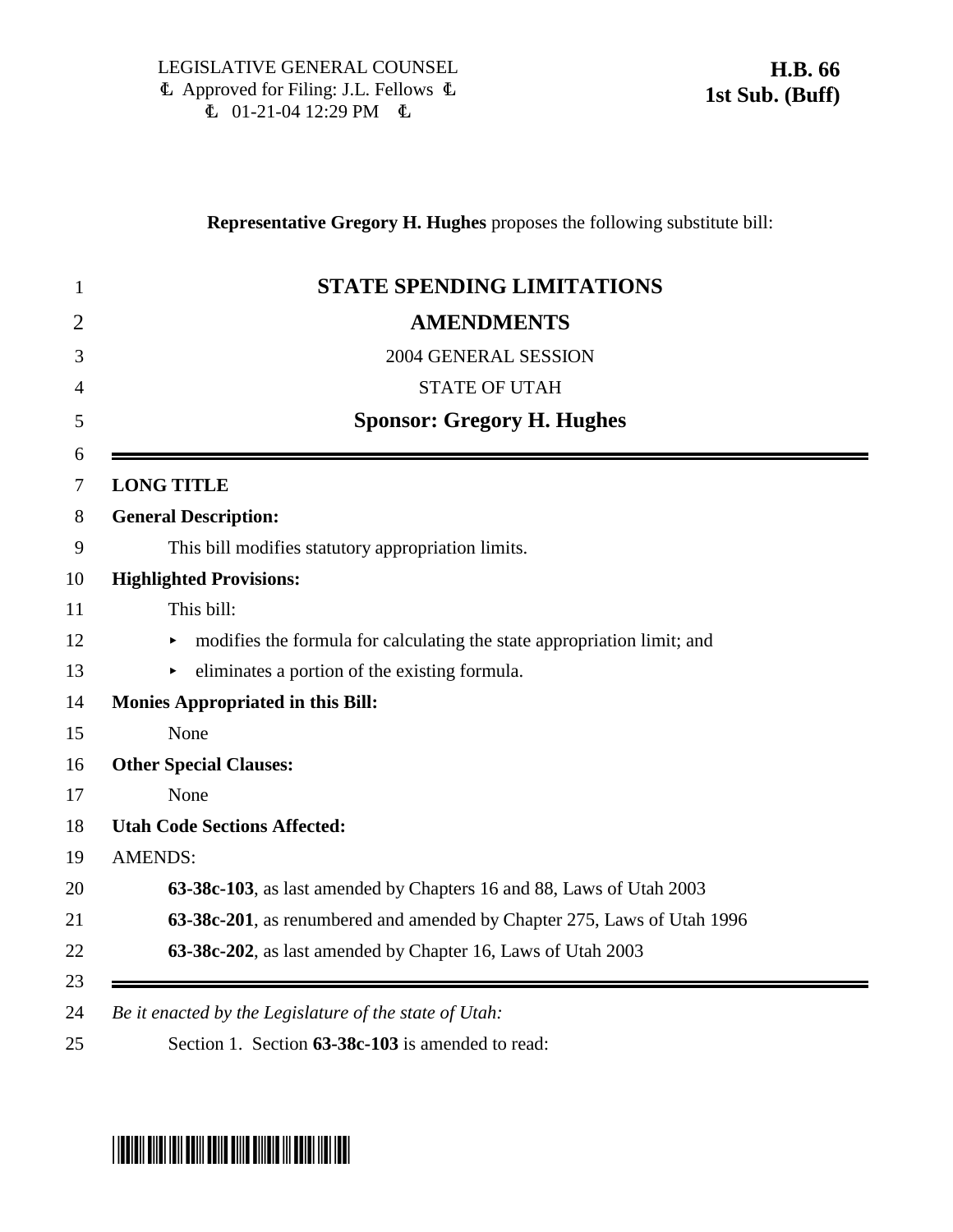## **1st Sub. (Buff) H.B. 66 01-21-04 12:29 PM**

| 26 | 63-38c-103. Definitions.                                                                                                                                                                                                                                                                                                                                                                                                                                                                   |
|----|--------------------------------------------------------------------------------------------------------------------------------------------------------------------------------------------------------------------------------------------------------------------------------------------------------------------------------------------------------------------------------------------------------------------------------------------------------------------------------------------|
| 27 | As used in this chapter:                                                                                                                                                                                                                                                                                                                                                                                                                                                                   |
| 28 | (1) (a) "Appropriations" means actual unrestricted capital and operating appropriations                                                                                                                                                                                                                                                                                                                                                                                                    |
| 29 | from unrestricted General Fund <sup>[</sup> , Uniform School Fund, and Transportation Fund] sources and                                                                                                                                                                                                                                                                                                                                                                                    |
| 30 | from non-Uniform School Fund income tax revenues as presented in the governor's executive                                                                                                                                                                                                                                                                                                                                                                                                  |
| 31 | budgets.                                                                                                                                                                                                                                                                                                                                                                                                                                                                                   |
| 32 | (b) "Appropriation" includes appropriations that are contingent upon available                                                                                                                                                                                                                                                                                                                                                                                                             |
| 33 | surpluses in the General Fund <del>[, Uniform School Fund, or Transportation Fund</del> ].                                                                                                                                                                                                                                                                                                                                                                                                 |
| 34 | [(c) "Appropriation" includes appropriations made to the Centennial Highway Fund                                                                                                                                                                                                                                                                                                                                                                                                           |
| 35 | from unrestricted General Fund and Transportation Fund revenues.]                                                                                                                                                                                                                                                                                                                                                                                                                          |
| 36 | $[\text{d} \cdot \text{d} \cdot \text{d} \cdot \text{d} \cdot \text{d} \cdot \text{d} \cdot \text{d} \cdot \text{d} \cdot \text{d} \cdot \text{d} \cdot \text{d} \cdot \text{d} \cdot \text{d} \cdot \text{d} \cdot \text{d} \cdot \text{d} \cdot \text{d} \cdot \text{d} \cdot \text{d} \cdot \text{d} \cdot \text{d} \cdot \text{d} \cdot \text{d} \cdot \text{d} \cdot \text{d} \cdot \text{d} \cdot \text{d} \cdot \text{d} \cdot \text{d} \cdot \text{d} \cdot \text{d} \cdot \text{$ |
| 37 | (i) debt service expenditures;                                                                                                                                                                                                                                                                                                                                                                                                                                                             |
| 38 | (ii) emergency expenditures;                                                                                                                                                                                                                                                                                                                                                                                                                                                               |
| 39 | (iii) expenditures from all other fund or subfund sources presented in the executive                                                                                                                                                                                                                                                                                                                                                                                                       |
| 40 | budgets;                                                                                                                                                                                                                                                                                                                                                                                                                                                                                   |
| 41 | (iv) transfers into, or appropriations made to, the General Fund Budget Reserve                                                                                                                                                                                                                                                                                                                                                                                                            |
| 42 | Account established in Section 63-38-2.5;                                                                                                                                                                                                                                                                                                                                                                                                                                                  |
| 43 | (v) transfers into, or appropriations made to, the Education Budget Reserve Account                                                                                                                                                                                                                                                                                                                                                                                                        |
| 44 | established in Section 63-38-2.6;                                                                                                                                                                                                                                                                                                                                                                                                                                                          |
| 45 | (vi) monies appropriated to fund the total one-time project costs for the construction of                                                                                                                                                                                                                                                                                                                                                                                                  |
| 46 | capital developments as defined in Section 63A-5-104; or                                                                                                                                                                                                                                                                                                                                                                                                                                   |
| 47 | (vii) appropriations made to the Centennial Highway Fund [from sources other than the                                                                                                                                                                                                                                                                                                                                                                                                      |
| 48 | unrestricted General Fund and Transportation Fund revenues] created by Section 72-2-118.                                                                                                                                                                                                                                                                                                                                                                                                   |
| 49 | (2) "Base year real per capita appropriations" means the result obtained for the state by                                                                                                                                                                                                                                                                                                                                                                                                  |
| 50 | dividing the fiscal year 1985 actual appropriations of the state less debt monies, less \$55                                                                                                                                                                                                                                                                                                                                                                                               |
| 51 | million appropriated for flooding and less \$14.2 million appropriated for capital projects in                                                                                                                                                                                                                                                                                                                                                                                             |
| 52 | Section 3 of Chapter 265, Laws of Utah 1985 General Session, by:                                                                                                                                                                                                                                                                                                                                                                                                                           |
| 53 | (a) the state's July 1, 1983 population; and                                                                                                                                                                                                                                                                                                                                                                                                                                               |
| 54 | (b) the fiscal year 1983 inflation index divided by 100.                                                                                                                                                                                                                                                                                                                                                                                                                                   |
| 55 | (3) "Calendar year" means the time period beginning on January 1 of any given year                                                                                                                                                                                                                                                                                                                                                                                                         |
| 56 | and ending on December 31 of the same year.                                                                                                                                                                                                                                                                                                                                                                                                                                                |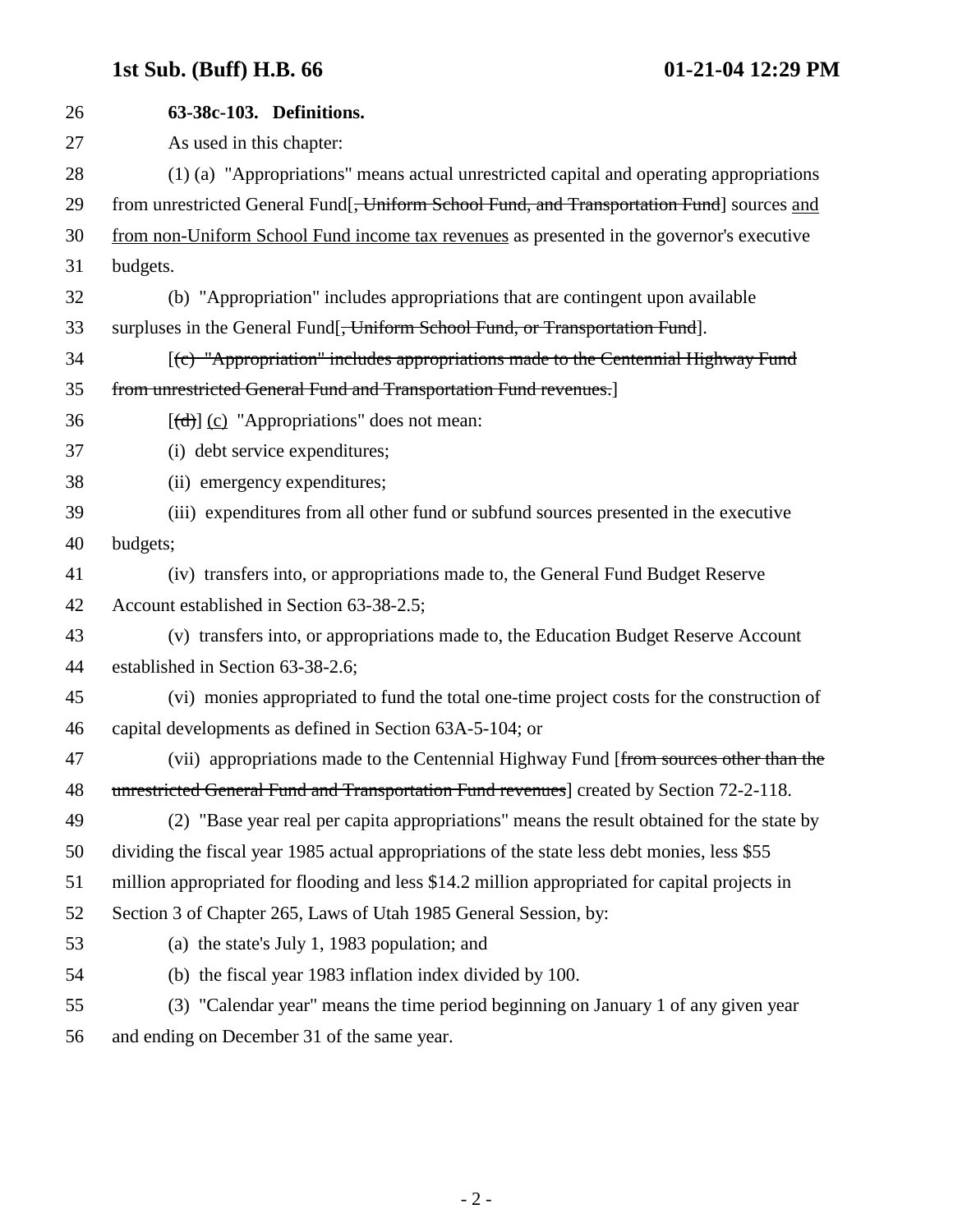### **01-21-04 12:29 PM** 1st Sub. (Buff) H.B. 66

- 57 (4) "Fiscal emergency" means an extraordinary occurrence requiring immediate 58 expenditures and includes the settlement under Chapter 4, Laws of Utah 1988, Fourth Special 59 Session.
- 60 (5) "Fiscal year" means the time period beginning on July 1 of any given year and 61 ending on June 30 of the subsequent year.
- 62 (6) "Fiscal year 1985 actual base year appropriations" means fiscal year 1985 actual 63 capital and operations appropriations from general, uniform school, and transportation fund 64 sources, less debt monies, less \$55 million appropriated for flooding, and less \$14.2 million 65 appropriated for capital projects in Section 3, Chapter 265, Laws of Utah 1985.
- 66 (7) "Inflation index" means the change in the general price level of goods and services 67 as measured by the Gross National Product Implicit Price Deflator of the Bureau of Economic 68 Analysis, U.S. Department of Commerce calculated as provided in Section 63-38c-202.
- 69 (8) (a) "Maximum allowable appropriations limit" means the appropriations that could 70 be, or could have been, spent in any given year under the limitations of this chapter.
- 71 (b) "Maximum allowable appropriations limit" does not mean actual appropriations 72 spent or actual expenditures.
- 73 (9) "Most recent fiscal year's inflation index" means the fiscal year inflation index two 74 fiscal years previous to the fiscal year for which the maximum allowable inflation and 75 population appropriations limit is being computed under this chapter.
- 76 [(10) "Most recent fiscal year's personal income" means the fiscal year personal income 77 two fiscal years previous to the fiscal year for which the maximum allowable personal income
- 78 appropriations limit is being computed under this chapter.]
- 79  $[(11)]$  (10) "Most recent fiscal year's population" means the fiscal year population two 80 fiscal years previous to the fiscal year for which the maximum allowable inflation and 81 population appropriations limit is being computed under this chapter.
- 82 [(12) "Personal income" means the total personal income of the state as calculated by 83 the Governor's Office of Planning and Budget according to the procedures and requirements of 84 Section 63-38c-202.
- 85  $[(13)] (11)$  "Population" means the number of residents of the state as of July 1 of each 86 year as calculated by the Governor's Office of Planning and Budget according to the procedures 87 and requirements of Section 63-38c-202.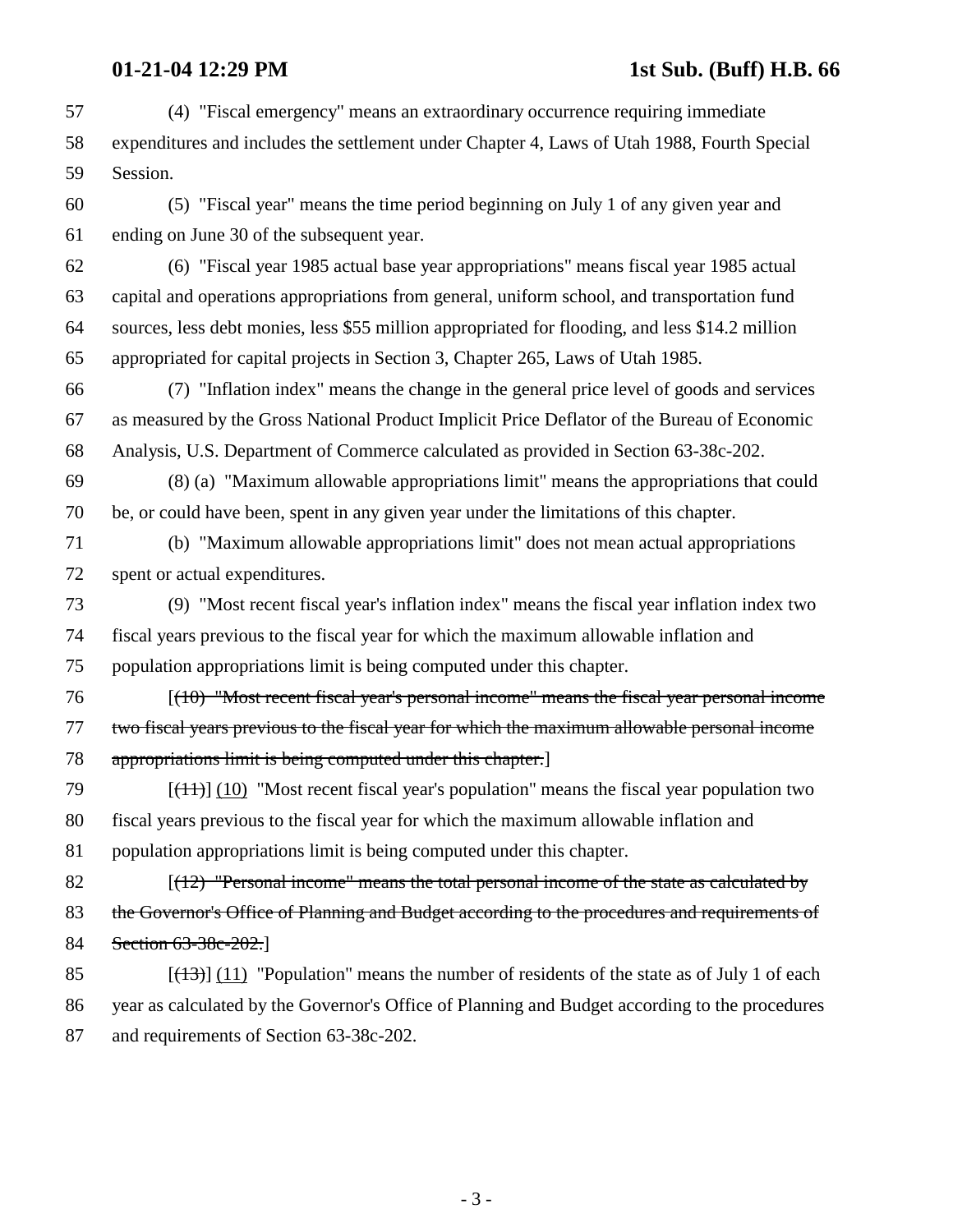## **1st Sub. (Buff) H.B. 66 01-21-04 12:29 PM**

| 88  | $[(14)]$ (12) "Revenues" means the revenues of the state from every tax, penalty, receipt,                                                                                                                                                                                                                                                                                                                                                                                                 |
|-----|--------------------------------------------------------------------------------------------------------------------------------------------------------------------------------------------------------------------------------------------------------------------------------------------------------------------------------------------------------------------------------------------------------------------------------------------------------------------------------------------|
| 89  | and other monetary exaction and interest connected with it that are recorded as unrestricted                                                                                                                                                                                                                                                                                                                                                                                               |
| 90  | revenue of the General Fund[ <del>, Uniform School Fund, and Transportation Fund,</del> ] and from                                                                                                                                                                                                                                                                                                                                                                                         |
| 91  | non-Uniform School income tax revenues, except as specifically exempted by this chapter.                                                                                                                                                                                                                                                                                                                                                                                                   |
| 92  | $[ (15) ] (13)$ "Security" means any bond, note, warrant, or other evidence of                                                                                                                                                                                                                                                                                                                                                                                                             |
| 93  | indebtedness, whether or not the bond, note, warrant, or other evidence of indebtedness is or                                                                                                                                                                                                                                                                                                                                                                                              |
| 94  | constitutes an "indebtedness" within the meaning of any provision of the constitution or laws of                                                                                                                                                                                                                                                                                                                                                                                           |
| 95  | this state.                                                                                                                                                                                                                                                                                                                                                                                                                                                                                |
| 96  | Section 2. Section 63-38c-201 is amended to read:                                                                                                                                                                                                                                                                                                                                                                                                                                          |
| 97  | 63-38c-201. Appropriations limit -- Formula.                                                                                                                                                                                                                                                                                                                                                                                                                                               |
| 98  | (1) There is established a state appropriations limit for each fiscal year beginning after                                                                                                                                                                                                                                                                                                                                                                                                 |
| 99  | June 30, 1988.                                                                                                                                                                                                                                                                                                                                                                                                                                                                             |
| 100 | (2) For each of these fiscal years, the annual legislative appropriations for this state, its                                                                                                                                                                                                                                                                                                                                                                                              |
| 101 | agencies, departments, and institutions may not exceed that sum determined by [the average of                                                                                                                                                                                                                                                                                                                                                                                              |
| 102 | the two formulas specified in Subsections (2)(h) and (i)] applying this formula $B^* P^* (1/100)$ in                                                                                                                                                                                                                                                                                                                                                                                       |
| 103 | which:                                                                                                                                                                                                                                                                                                                                                                                                                                                                                     |
| 104 | $[(a)$ "Z" equals the most recent fiscal year's personal income;                                                                                                                                                                                                                                                                                                                                                                                                                           |
| 105 | [(b) "Y" equals personal income for the fiscal year just previous to "Z";]                                                                                                                                                                                                                                                                                                                                                                                                                 |
| 106 | $[$ (c) "A" equals the prior fiscal year's maximum allowable personal income                                                                                                                                                                                                                                                                                                                                                                                                               |
| 107 | appropriations limit beginning with fiscal year 1985 actual base year appropriations;                                                                                                                                                                                                                                                                                                                                                                                                      |
| 108 | $[\text{d} \cdot \text{d} \cdot \text{d} \cdot \text{d} \cdot \text{d} \cdot \text{d} \cdot \text{d} \cdot \text{d} \cdot \text{d} \cdot \text{d} \cdot \text{d} \cdot \text{d} \cdot \text{d} \cdot \text{d} \cdot \text{d} \cdot \text{d} \cdot \text{d} \cdot \text{d} \cdot \text{d} \cdot \text{d} \cdot \text{d} \cdot \text{d} \cdot \text{d} \cdot \text{d} \cdot \text{d} \cdot \text{d} \cdot \text{d} \cdot \text{d} \cdot \text{d} \cdot \text{d} \cdot \text{d} \cdot \text{$ |
| 109 | agencies, departments, and institutions;                                                                                                                                                                                                                                                                                                                                                                                                                                                   |
| 110 | $[\text{e} \Theta]$ (b) "P" equals the most recent fiscal year's population; and                                                                                                                                                                                                                                                                                                                                                                                                           |
| 111 | $[\text{f} \text{f} \text{f}]$ (c) "I" equals the most recent fiscal year's inflation index adjusted to reflect fiscal                                                                                                                                                                                                                                                                                                                                                                     |
| 112 | year 1989 as having an index value of 100.                                                                                                                                                                                                                                                                                                                                                                                                                                                 |
| 113 | $[\frac{1}{2}]$ (3) The revenues specified in Section 63-38c-205 are not subject to the limitation                                                                                                                                                                                                                                                                                                                                                                                         |
| 114 | in this section.                                                                                                                                                                                                                                                                                                                                                                                                                                                                           |
| 115 | $(fth)$ Formula 1: B* P* ( $V$ 100) = Maximum Allowable Inflation and Population                                                                                                                                                                                                                                                                                                                                                                                                           |
| 116 | <b>Appropriations Limit.</b>                                                                                                                                                                                                                                                                                                                                                                                                                                                               |
| 117 | $[(i)$ Formula 2: A* $(Z/Y)$ = Maximum Allowable Personal Income Appropriations                                                                                                                                                                                                                                                                                                                                                                                                            |
| 118 | Limit.]                                                                                                                                                                                                                                                                                                                                                                                                                                                                                    |